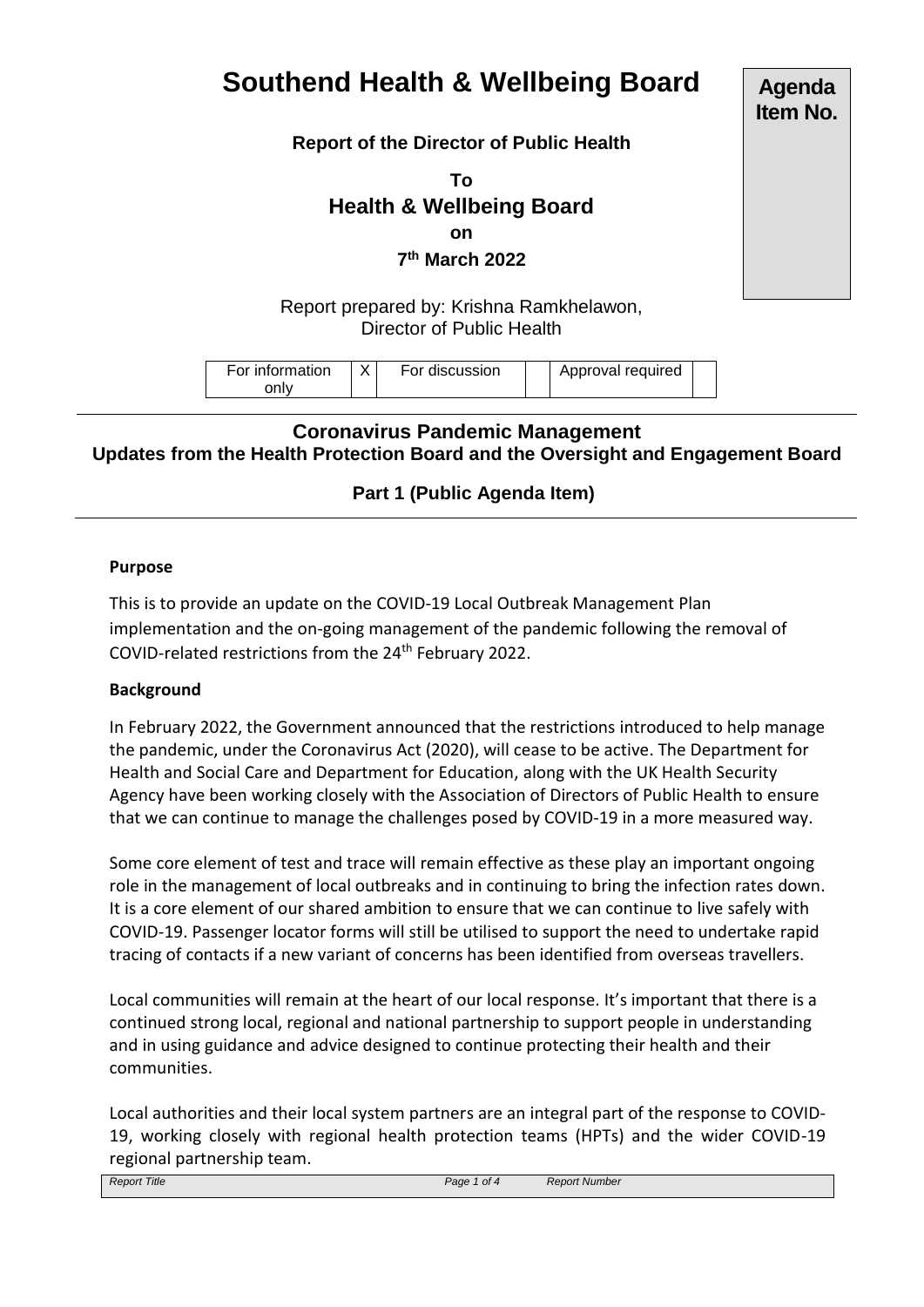#### **Local Outbreak Management Plan (LOMP)**

Local planning and response are enshrined in the Southend LOMP which was published at the end of July 2021 and remains a dynamic document. This document will remain active, whilst we await the final publication of the national management strategy over the next couple of weeks and into March 2022. The document will be refreshed as required to ensure a safe transition to more local determination and will ensure we remain vigilant in dealing with any potential newly identified 'Variant of Concern' or in dealing with any significant surge in infection rates.

#### **Local Boards & Pandemic Management**

**The Health Protection Board (HPB)** is now meeting monthly and will continue to receive the local Pandemic Surveillance Report and necessary actions.

The infection rate has remained high and in the past week has seen a marginal increase as we observe fewer people making use of the public health measures aimed at curtailing increases in rates. Our overall rate was 476/100,000 (18<sup>th</sup> February), and we are expecting seeing a slow but gradual decrease in infection.



Rates in the over 60yrs have remained higher than anticipated, primarily as more families are mixing and with fewer people testing. We continue to explore new ways to engage and communicate the risk of virus transmission with them.



| <b>Report Title</b> | Page 2 of 4 | oort Number<br>71 X JI I |
|---------------------|-------------|--------------------------|
|                     |             |                          |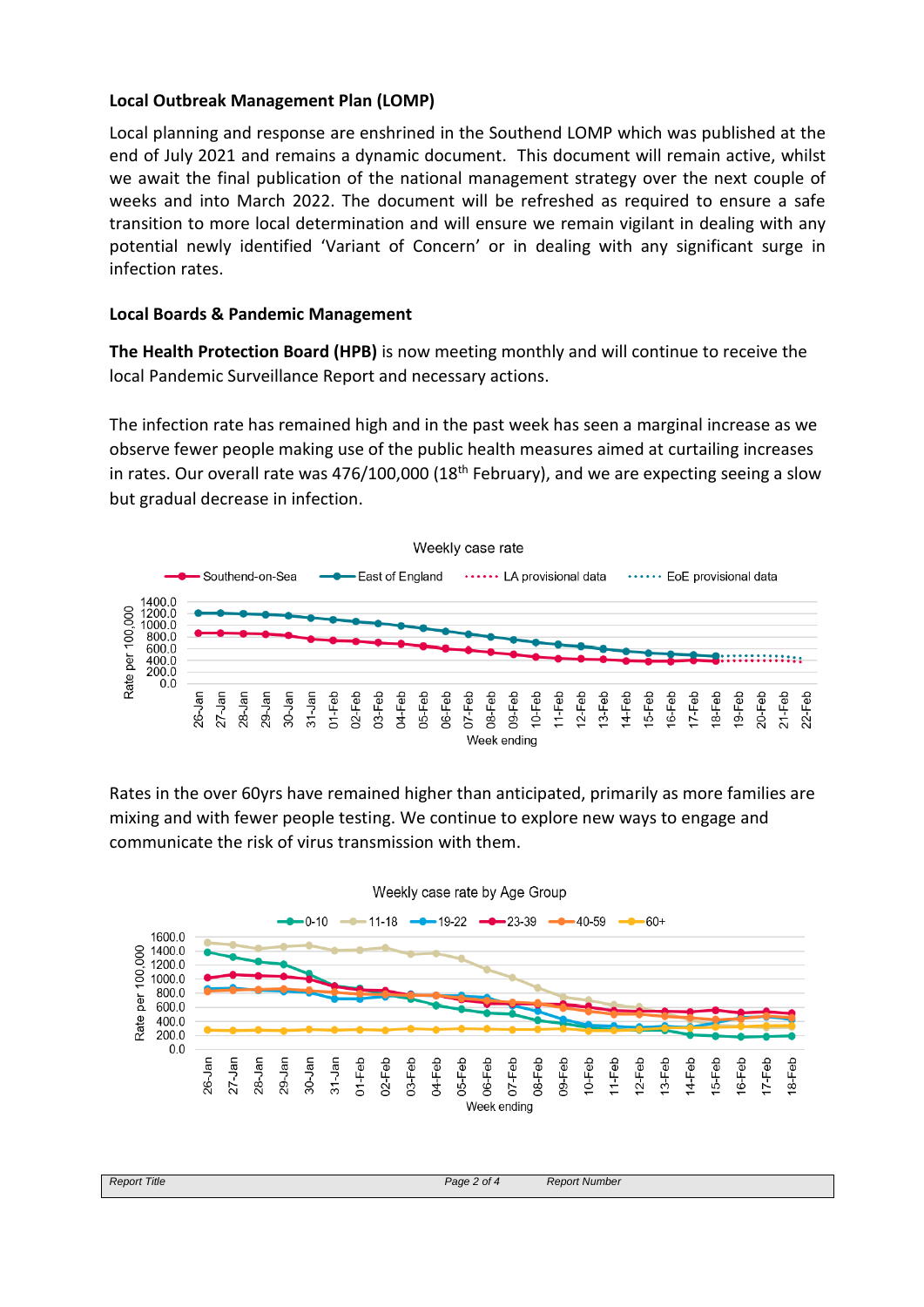We continue to work closely with the schools and care homes which are the higher risk settings for transmissions and consequential impact on health and wellbeing.

There will be a significant reduction in testing by the start of April 2022 and we will only utilise the local contact tracing team when our risk assessment has flagged an area of concern. The team has been redeployed to support the delivery of the vaccine hesitancy plan, which has been successful at bringing our vaccination rates up in the four wards with lowest uptake.



With regards to the local mortality rate, we have been reviewing the excess mortality from COVID and as we have seen even more deaths during the current wave. A number of outbreak management teams were initiated to manage the response to care home outbreaks and to ensure all infection prevention and control measures were being followed effectively. We have seen very few consequential COVID-related admissions from care homes.

**The Outbreak Control Oversight and Engagement Board** continues to lead on a number of communication and engagement activities, including refreshing our messaging to the public and local businesses. We will continue to hold regular community engagement events to provide reassurance, respond to local concerns and gain more insight to support our local response.

The Board is actively supporting the NHS in addressing local hesitancy with the COVID-19 vaccination programme.

All our actions and local interventions are reviewed and shared with the Regional Test and Trace Support and Assurance Team.

| rt Title | aae 3 of 4 | <b>Report Number</b>                   |
|----------|------------|----------------------------------------|
| Report   | --         | . <b>.</b> . <b>.</b> . <b>. . .</b> . |